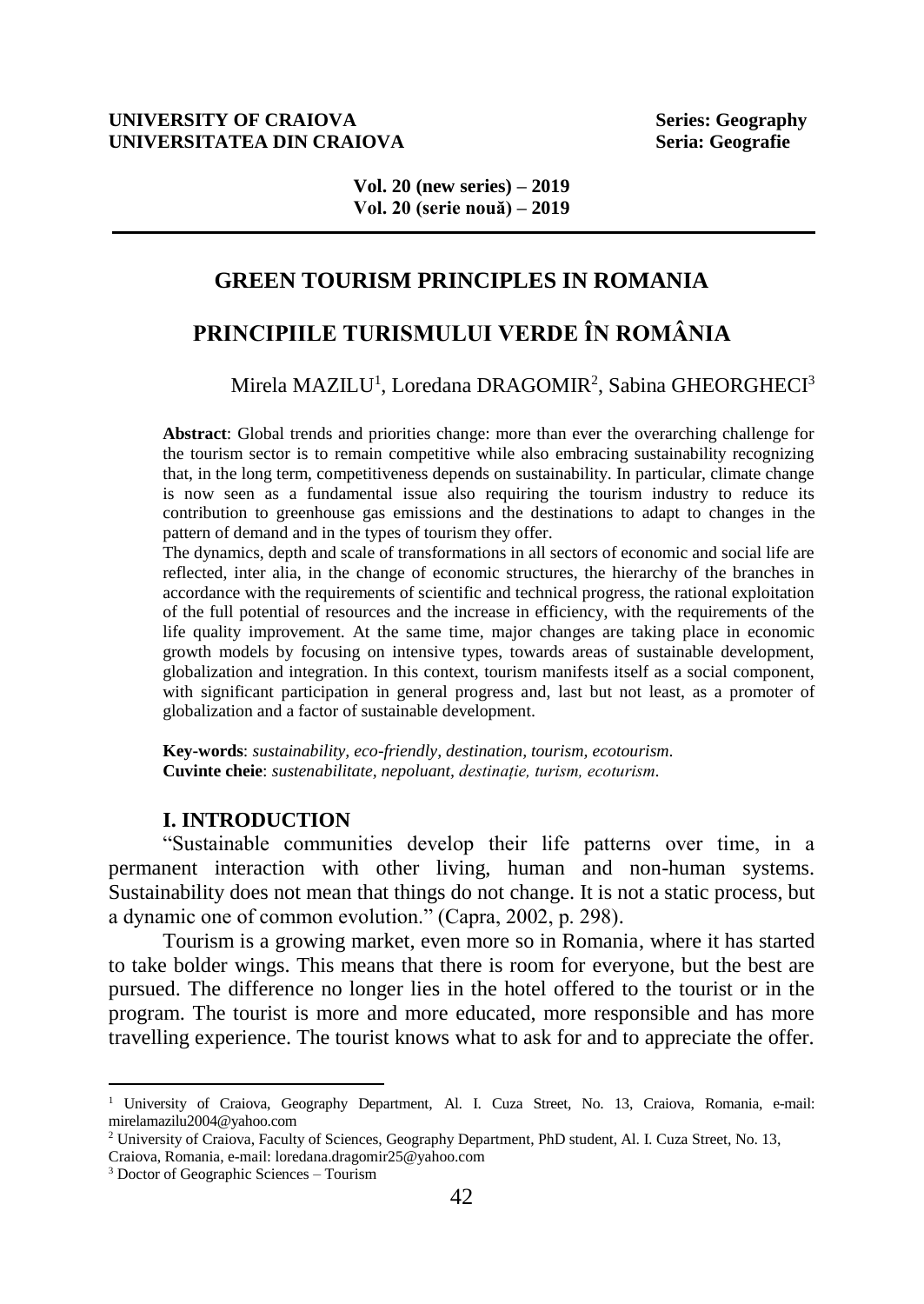That is why the difference lies in attitude, awareness, the ability to listen and problem solving.

Green tourism principles, actually, in Romania, have many effects on every single aspect of the hospitality industry. They do not just relate to the environment however important that may be, they also relate to the way business and marketing interact with society and culture and economic stability.

Nature conservation is becoming a part of tourist markets. For example, by promoting ecotourism as an element of the so-called green economy, which was proposed as a solution to the on-going crisis at the Rio+20 Summit. Furthermore, urban functions associated to tourism involve the commodification and privatization of natural areas, where conservation becomes only a complement.

Additionally, the relationship between tourism and the physical environment is based on the demand for energy, water, land and materials.

Tourism intensifies the use of natural resources, but how does it contribute to deepening systemic environmental contradictions? Hospitality, travel and ecotourism comprise a multitude of activities, which together form one of the world's fastest growing and mutually dependent international sectors. In recent years, tourism has become one of Romania's most important economic sectors and has significant potential to play a further role in Romania's economic revival. Hospitality, travel and ecotourism research is fundamental to ensuring that the industry has a positive influence on economies, cultures and societies.

#### **II. RESULTS AND DISCUSSIONS**

### **2.1. Principles of sustainable tourism**

The tourism industry accepted the concept of sustainable development and adopted the notion of sustainable tourism (WTO, 1995).

The World Tourism Organization publication "Tourism in 2010" states the following: "Sustainable tourism develops the idea of meeting the needs of today's tourists and tourism industry, at the same time, protecting the environment and the opportunities for the future. The aim is to meet all economic, social, aesthetic, etc. needs of the "actors" in tourism, maintaining cultural, ecological integrity, biological diversity and all the systems that support life".

Thus, by 2050, the world's population, estimated today at over 7 billion inhabitants, will reach between 7.7 billion and 11.2 billion, judging by the latest average estimate of 9.37 billion inhabitants.

Population growth is the main environmental pressure and is unavoidable.

The tourism industry is perceived as being more environmentally related than other industries, since its size and presence have led to a major negative impact on the physical environment and the social one. As a result, the need for a new, professional tourism management has occurred, which would attract more the government and the private and public sector partners based on sustainable development principles, namely:

 $\checkmark$  the environment has an extremely intrinsic value for tourism, which future generations must also enjoy;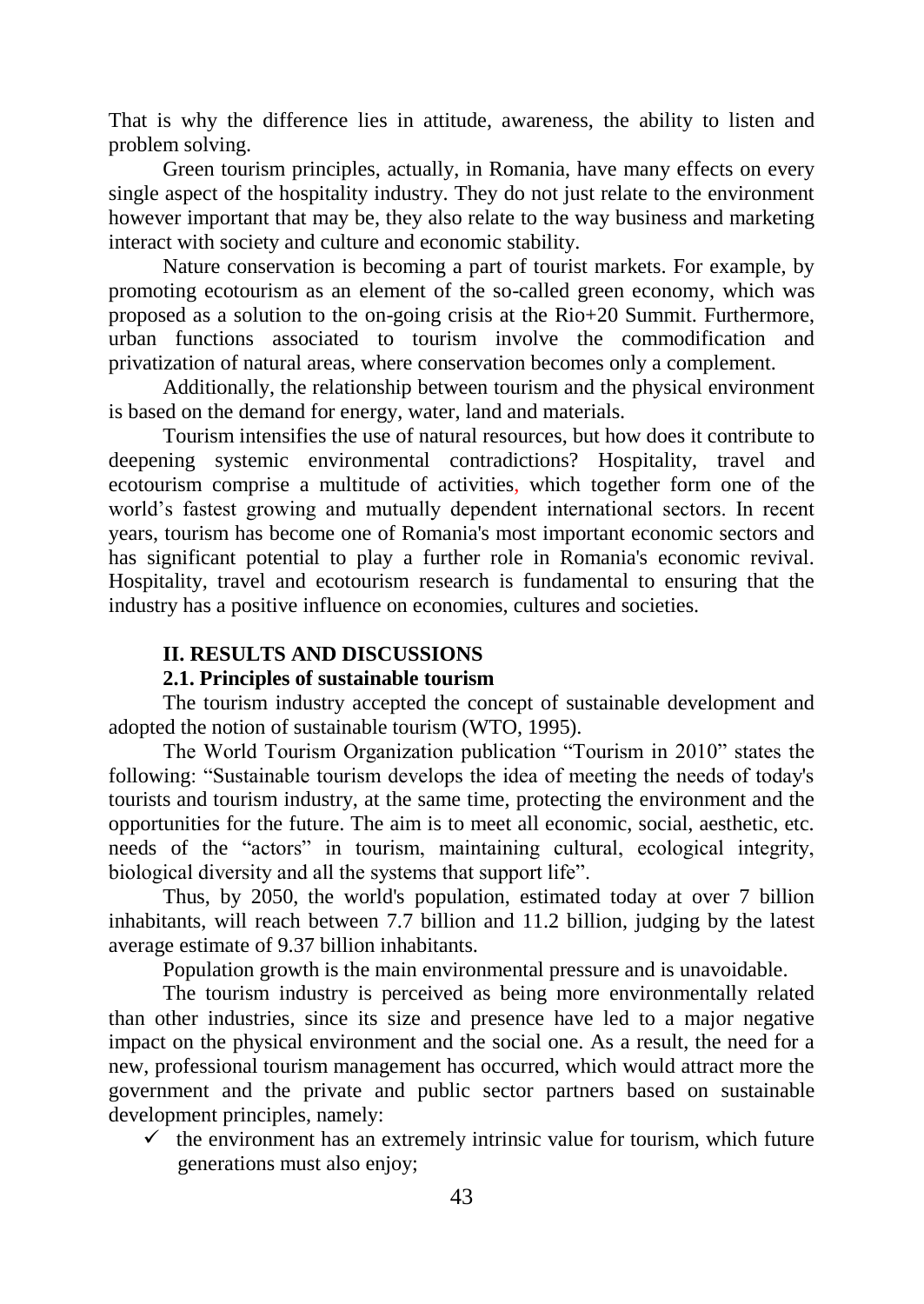- $\checkmark$  tourism must be seen as a positive activity with benefits for:
	- $\checkmark$  the environment
	- $\checkmark$  the local communities
	- $\checkmark$  the visitors
- $\checkmark$  the relationship between environment and tourism can be developed in such a way that the environment could support long-term tourism activity and tourism is in turn "forced" not to cause environmental degradation;
- $\checkmark$  the development of tourism activity must respect the ecological, social, economic, cultural features of the geographical area in which it is taking place;
- $\checkmark$  the purpose of tourism development must always be balancing the needs of tourists with those of their destinations and hosts;
- $\checkmark$  the tourism industry, the governments, the authorities responsible for environmental protection and the international bodies must comply with these principles and work together to put them into practice.

Polyvalence is especially necessary for environmental and tourism experts, especially those in ecotourism, given that futurists have been using the following phrase lately: "Too much tourism kills tourism", underlining that there are "limits" to tourism.

In order for tourism not to turn from a chance for economy into a risk to the whole community, everything should be carried out/developed "within bounds".

### **2.2. Speciality literature**

The tourism industry is among the largest industries in the world. However, the detrimental effects of tourism have become a major concern that needs to be addressed quickly. Thus, the concepts of sustainable development and sustainable tourism have emerged in order to reduce the negative effects of tourism activities, which have become almost universally accepted as a desirable and politically appropriate approach to tourism development.

Sustainable development has been defined by the World Commission on Environment and Development (WCED) as "a development that responds to current needs without compromising the ability of future generations to meet their own needs" (WCED, 1987), but many authors have developed their own definitions and adopted different positions regarding "sustainability". According to the majority of scientists (Butler, 1991, 1993; Neacșu, 2000; Theobald, 2005; Rogers et al., 2008; Mazilu, 2011; Mazilu 2012a; Mazilu 2012b), the "sustainable development of tourism" refers to the development of the economic, social and environmental tourism, aiming at the continuous improvement of tourists' experiences.

Sustainable development of tourism attracted significant attention in numerous scientific studies, particularly in the field of tourism, and was one of the highly developed fields of tourism research in the late 1980s. Multiple issues related to the debate on sustainable development/sustainability are inevitably translated into the concept of sustainable tourism. Again, the lack of any universal definition has led to a multitude of customized meanings and applications. As with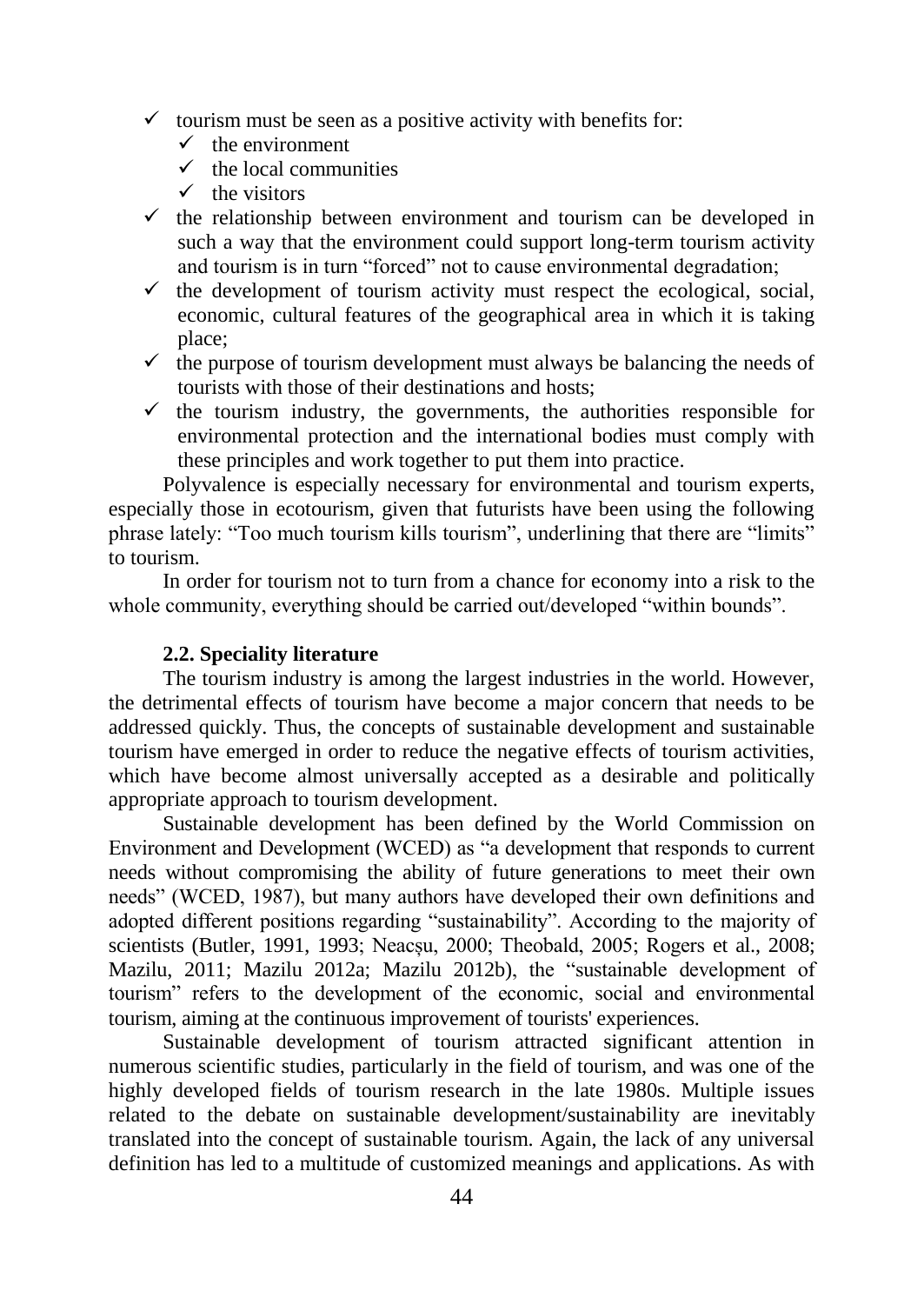sustainable development, there is the freedom to adopt different "green hues" in addressing sustainable tourism. There is a large number of definitions of sustainable tourism, the best known being the one given by the World Tourism Organization: "Sustainable development of tourism responds to the needs of today's tourists and host regions, while protecting and enhancing the opportunity for the future. It is expected to lead to the management of all resources so that economic, social and aesthetic needs could be met, while maintaining the cultural integrity of essential ecological processes, biological diversity and life support systems".

Other definitions were given by authors such as Mirela Mazilu (2011), who argued that "sustainable tourism is considered to be that form of tourism that privileges the long-term management of all resources in such a way that economic and social needs could be met, preserving the integrity of culture, essential ecological processes, biodiversity and vital needs response systems. Sustainable tourism products work locally in harmony with the environment, the community and the local cultures"; or Butler (1993), who defined sustainable tourism as "the type of tourism that is shaped so that it could maintain its viability in an area for an infinite amount of time".

Throughout the world, several forms of sustainable tourism have been identified, but only one has been considered the best practice for tourism in protected areas, namely ecotourism. This has been considered by the World Tourism Organization as one of the fastest growing sectors in the tourism industry around the world (WTO, 2003).

Ecotourism is often seen as a type of tourism based on nature and has attracted the attention of tourists as an alternative type of tourism, tourism that takes place within protected natural areas, meaning destinations that have as their main attractions the flora, the fauna and the cultural heritage (natural reservations, national parks) (Wearing&Neil, 1999; Bran et al., 2000; Drumm&Moore, 2005; Băltărețu, 2007).

Martha Honey (1999, 2002) defines ecotourism as a "responsible travel to natural areas which conserves the environment and improves the welfare of local people". She also claims that "ecotourism moves into fragile, clean and usually protected areas that strive to have a low impact at a small scale (usually). It helps educate the traveller, it provides funds for conservation, it directly contributes to the economic development and the political empowerment of local communities, and it encourages respect for different cultures and for human rights".

It is therefore logical to highlight the increase of sustainability as it contributes to the development of environmentally-friendly tourism and the protection of natural resources from the negative impact of tourism on the environment.

#### **2.3. Mandatory stages in the success of sustainable tourism**

We can distinguish the following stages in the development of sustainable tourism (WTO, 1998):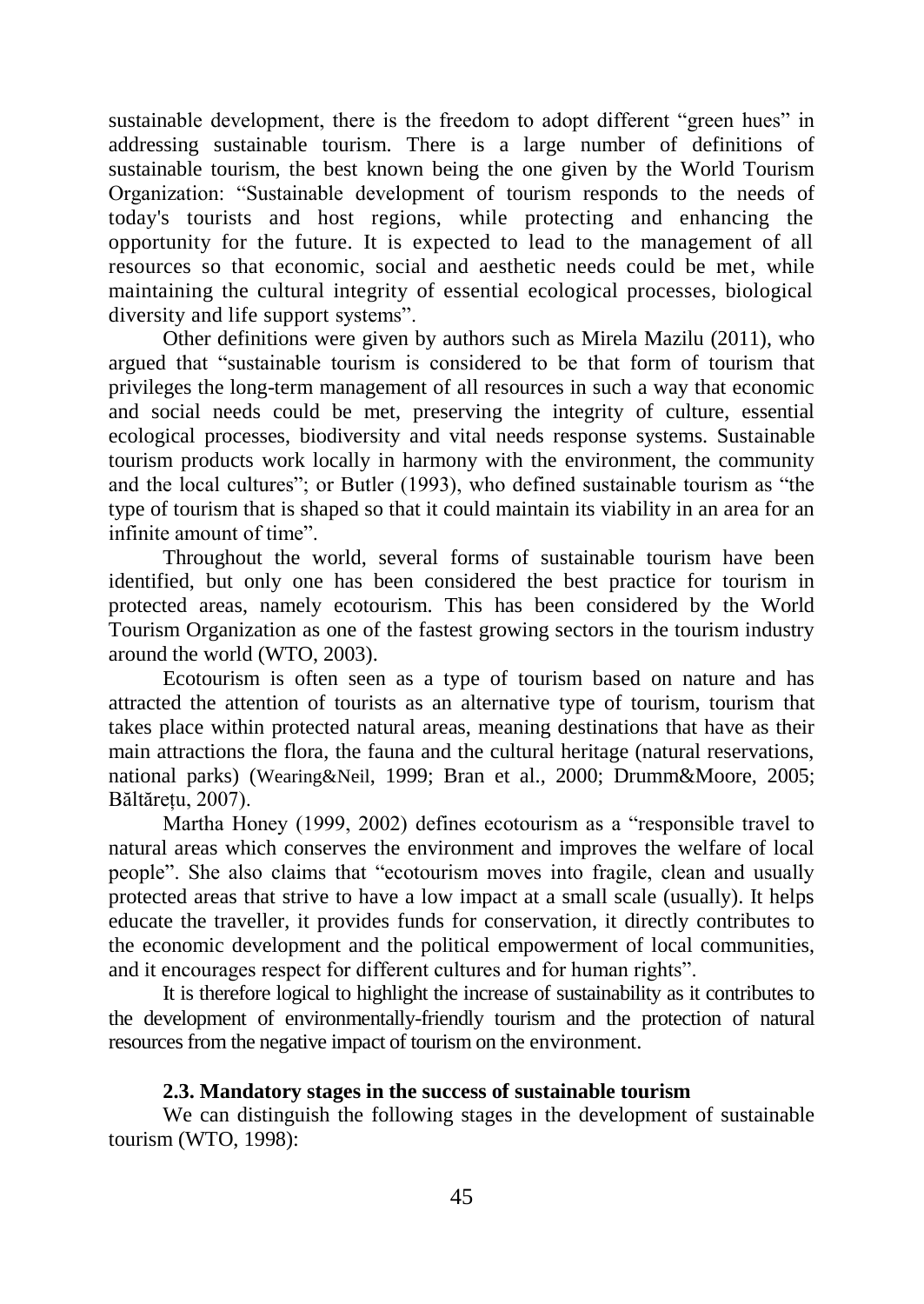- $\checkmark$  The first stage consists of the decision to include a certain area and the construction of the touristic equipment necessary for the respective tourism facilities in the touristic circuit.
- $\checkmark$  The second stage consists of the progressive development of tourism activity (in parallel with the responsibility of protecting the environment and complying with the sustainable tourism).

If tourism activities are carefully planned and carried out in the first stage, the environmental problems can be solved in the same stage. Thus, the choice of the area (for ecotourism planning) is decisive in order to avoid further environmental conflicts such as:

- Limiting damage to the landscape through:
	- the location of the resort;
	- transport arrangement;
	- architecture;
	- methods used in building the equipment, etc.
- Complying with responsibilities assigned to:
	- the local authorities;
	- the economic agents;

- the local population (which should be consulted for the opportunity of the tourism project, being even able to oppose it if it considers that its interests have been breached);

■ Environmental impact assessment (according to the EU directives):

- each member state being bound to include in the national legislation provisions regarding the impact of major tourism (and other) projects on the environment.

# **2.4. Sustainable strategies in the field of tourism have all these attributes, as well as some other very important ones, namely:**

- $\ddot{\phantom{1}}$  encouraging dialogue between the involved partners, forming multidisciplinary teams (government, entrepreneurs, local communities, other stakeholders in the region's future and the role of tourism);
- $\frac{1}{\sqrt{2}}$  guiding and encouraging investors;
- $\downarrow$  contributing to the improvement of the local transport and communications infrastructure, with great benefits for the population of the area;
- $\downarrow$  ensuring long-term security of investment in tourism;
- including the idea of preserving the nature and the cultural heritage of the region in the tourism development strategy;
- $\overline{\text{I}}$  protecting through the selected strategy the vestiges, the monuments, the reservations in the target area;
- $\overline{\phantom{a}}$  ecological education of tourists;
- $\downarrow$  encouraging new participants in the field of tourism;
- $\pm$  clearly setting the protection objectives for each natural area with the participation of specialists and of all those interested in their touristic capitalisation;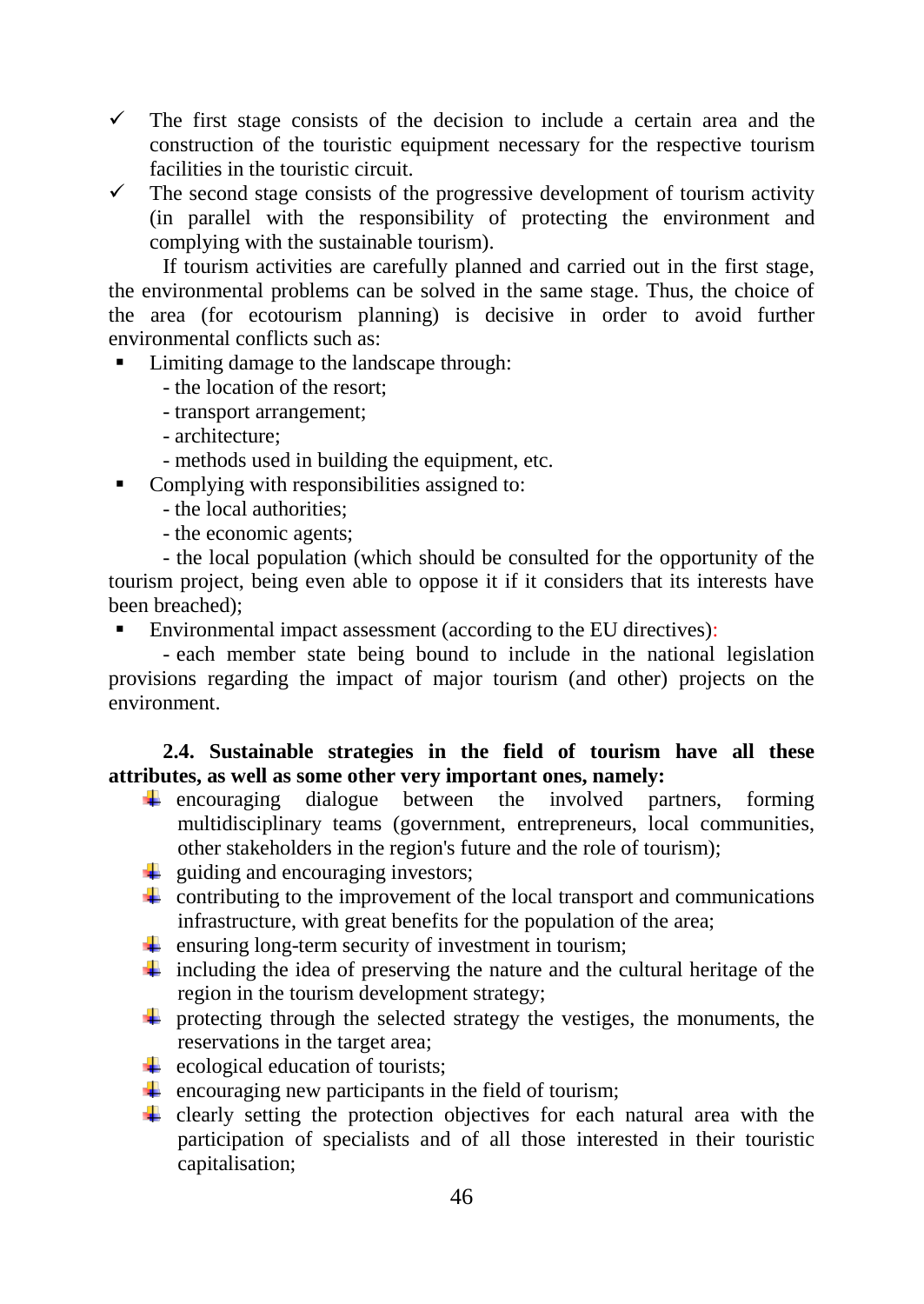- $\ddot{+}$  taking stock of all specific natural and cultural features that can form the basis of tourism potential and analysing all the information obtained;
- $\ddot{\text{I}}$  identifying the values that can form the basis of sustainable tourism;
- $\ddot{+}$  assessing the capacity to support different areas, which are parts of the approved touristic areas;
- $\frac{1}{\sqrt{1}}$  stimulating rural economies through an additional demand for agricultural products and financial capital input;
- $\ddot{\text{I}}$  fostering the improvement and use in agriculture of low-productive lands, which allows the complete conservation of the areas covered with natural vegetation;
- $\downarrow$  applying a specific destination management.

Although the road to developing a sustainable tourism strategy is cumbersome, long and with many obstacles, we believe that it is worthwhile to try to find the way to meet both people's needs and those of protecting the environment and, implicitly, the rural one, which is so fragile. Assessing the local or regional tourism potential of a tourist destination as a prerequisite and a condition for sustainable development involves two initial phases:

• **the analysis of the current tourism situation**, in which supply, demand, competition and market trends are assessed;

• **diagnosis** that, taking into account the results of the analysis of the situation, will allow to identify the strengths and weaknesses of the territory, to determine the opportunities and the risks, and finally to decide the possible development of tourism in the area.

Only a rigorous assessment, taking into account supply, demand, competition, market trends, will make it possible to determine whether a territory really has a tourism potential to justify investments in the field and to draw up tourism development projects.

The sustainable development of tourism directly or indirectly depends on the sustainable development of other fields (McKercher, 1993). Overall improvement of infrastructure, diminishing corruption, economic growth, raising living standards, etc. will create the necessary conditions for the sustainable development of Romanian tourism.

# **2.5. Sustainable tourism**

Motto: "*Sustainable development, recognizing the interdependencies between the three systems and taking into account the need for scientific understanding of the functioning of ecosystems, implies a profound change of mentality in the social system*" (Popescu, 2005).

Concerns about sustainable development at country level and globally are the result of a complex of issues that worry: poverty in the middle of wealth; environmental degradation; loss of confidence in appropriate institutions; the uncontrolled expansion of urbanization; lack of a secure job; youth marginalization; the removal of traditional values; unemployment and other economic-financial or geopolitical crises, etc.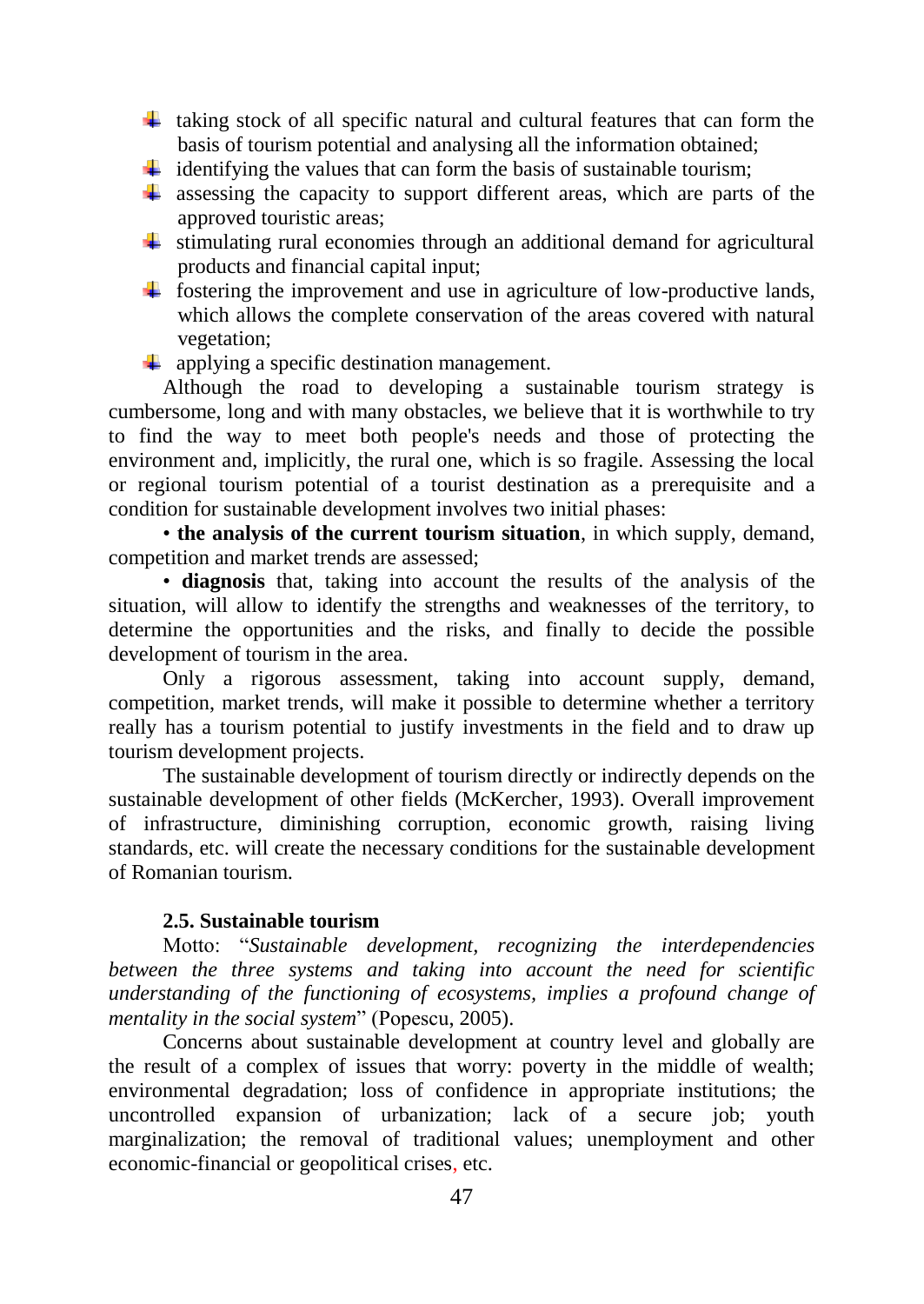Complex concept, sustainable development is defined by a natural side meaning that it exists only as long as the environment created by man is balanced with the natural environment, an economic side, which works on the principle of competitiveness, a social-human side - concretely, the benefits of man-made elements in the environment must respond directly to the present and future needs and interests of generations that coexist and follow; a national, regional and global side - in terms of the compatibility of optimization criteria, both at a national level and at a regional or global one. Therefore, the concept of sustainable development, as well as its implementation strategy raise the issue of man and, in general, of human community from the perspectives of time and space. Thus, sustainable development, through the interdependent approach of the five problems faced by current development strategies, attempts to conceive scenarios to be followed, in which the future finds a better and safer place in the present we live. In fact, the humanly sustainable nature of sustainable development, resulting from the combination of its four sides, is the model towards which sustainable development is heading in the light of the 2020s.

By trying to tackle as quickly as possible and positively the current trends rapid population growth, accelerated industrialization, widespread malnutrition, the disappearance of non-renewable resources and a deteriorating natural environment, humanly sustainable development aims to create, in time and space, the conditions of overcoming the limits of progress, through the progress of the limits, both quantitatively and qualitatively, from the perspective of man, the compatibility of the environment created by man with the natural environment, the interests of the generations in time and space.

Relatively not long ago, the concept of sustainable development was only related to ecology and ecological issues. However, in recent years there has been a concept broadening and its extrapolation to other fields (Mazilu, 2009a), including tourism, which should also be sustainable.

Thus, sustainable tourism is a form of tourism that:

• *is economically sustainable*, well planned and well-managed in order to preserve the quality of the environment, offering tourists first-rate experiences and improving the quality of life in the receiving areas;

• *protects the environment* considering the capacity of natural areas and the protected air by maintaining biological diversity;

• *is diversified*, due to the possibility to adapt to the quite varied features of the environment;

• *favours the local population participation in various activities* related to consumption and can contribute with funds to the conservation of ecological sites, buildings and touristic vestiges.

**Carrying out the sustainable tourism activity**, the second phase of sustainable tourism, means the active involvement of all the parties (local tourism service providers and local authorities, along with the local population) in actions to tackle environmental problems using economic or legal leverage to bind economic agents to use environmental protection equipment.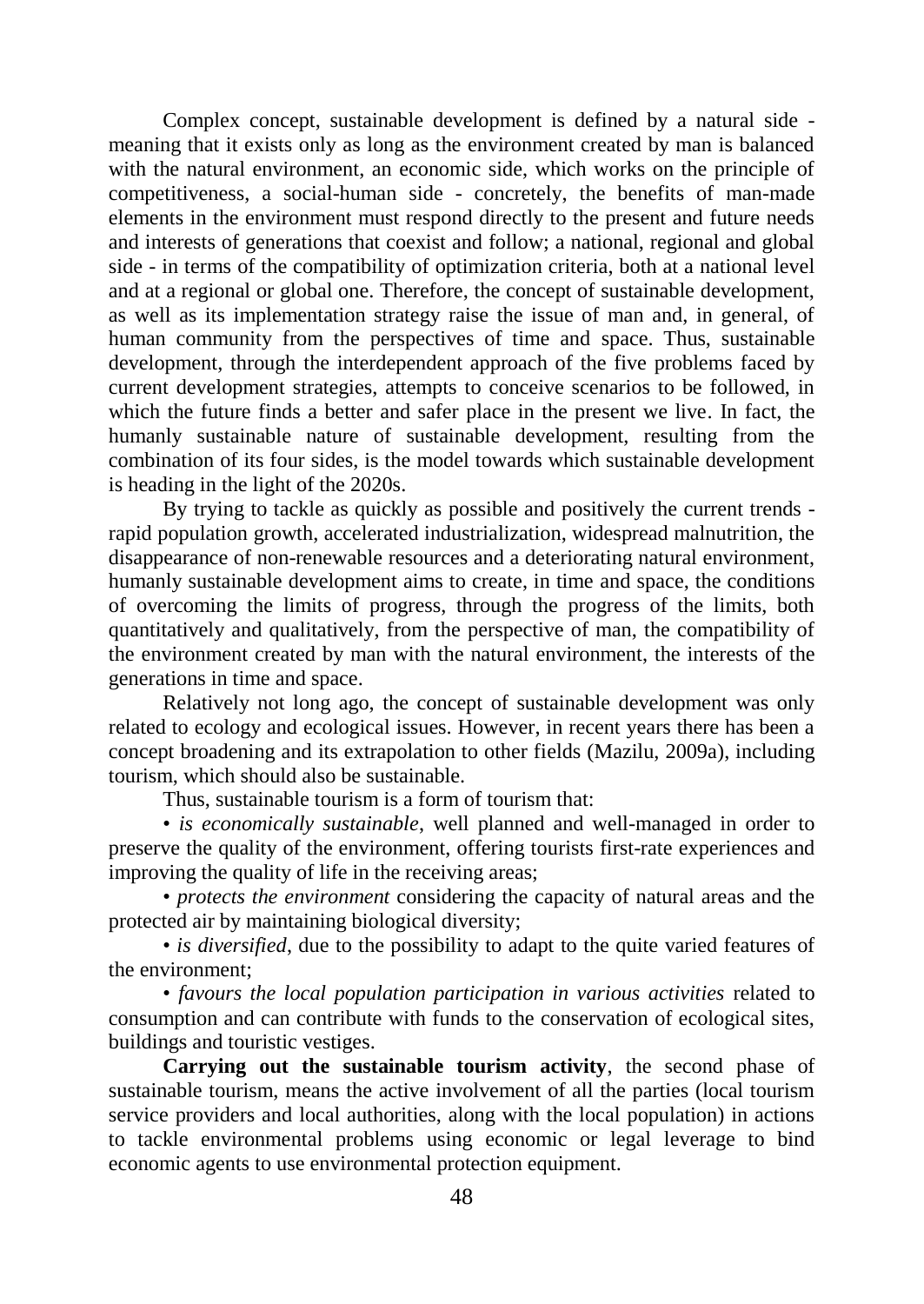On the other hand, tourists are also bound to limit the pollution of the environment during holidays, by being better informed and instructed by travel agents (tour operators, providers, tourism organizations, etc.) with the joint purpose to support the development of sustainable tourism.

The continuation of the ecotourism education work must be achieved by developing the ecological awareness of the population, twinned with feelings of love and respect for nature, historical places, art monuments and architecture over time. This is necessary to be supported by actions related to the "inestimable value of the environment" and the tourism potential in developing and becoming communities aware of the beneficial evolution in the spirit of ecotourism.

Convinced that sustainable tourism is closely linked to the notion of sustainable development, that is, to the type of development that does not jeopardize the sustainability of the environment in the study area: the South-West Oltenia region, relying on the arguments:

• Sustainable tourism allows for the development of tourism and leisure activities in a country, region or tourism destination, taking into account the basic principles of sustainable development, showing respect for the environment, for the people and for the local economy and culture of the local touristic region.

• From an ecologic point of view, practising sustainable tourism means multiplying responsible initiatives, a constant care for preserving the planet we live in, and disseminating (spreading) examples of good practice in the field.

• From a social point of view, sustainable tourism involves trying to focus, as much as possible, on the local human universe, to understand the local people's concerns, the appreciation of local values and the depth of habits and traditions in those areas.

• Sustainable development also means the discovery of a foreign culture, and for this, tourists should:

- be curious but careful with the natural environments (look at the plants without breaking them and watch the animals quietly, without disturbing them);
- choose hotels according to the criteria of respect for the environment; pay special attention to rural settlements and accommodation in rural houses (guest houses);
- respect the hosts' lifestyle, being interested in their culture and language, and before going to such a destination, they should document themselves to know something about the objectives that can be visited in the area;
- adapt as much as possible their eating habits to local traditions;
- appreciate the local values and the depth of customs and traditions in those areas.

• The foundations of sustainable tourism start from refusal to accept the "double standard" ("I do to you what I would not do at home"). When we go somewhere, we should adopt there the same rules of life as in our usual environment, provided that this way of life does not breach the local rules of life.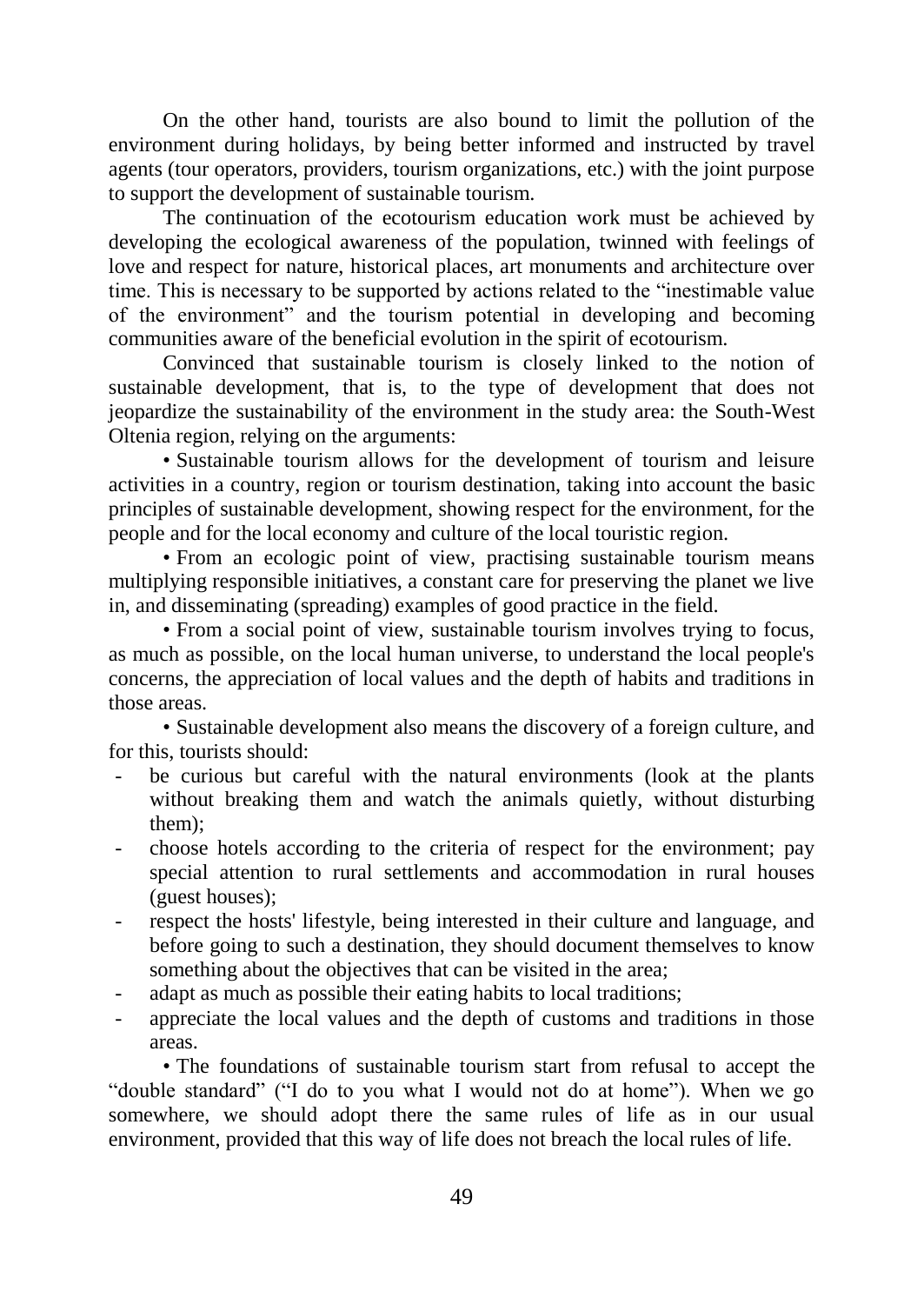• *Sustainable tourism* is considered to be the type of tourism that favours the long-term management of all resources in such a way that economic and social needs could be met while maintaining the integrity of culture, essential ecological processes, biodiversity and response systems to vital needs. Sustainable tourism products operate at local level, in harmony with the environment, the community and the local cultures.

At the beginning of this century and this millennium, the tourism and travel industry represent, worldwide, the most dynamic sector of activity and, at the same time, the most important generator of jobs. From an economic point of view, tourism is at the same time a main source of recovery of the national economies of those countries that have important tourism resources and exploit them properly.

In this context, the main arguments that determine the need to develop the sustainable tourism result from the following (Mazilu, 2007):

a) tourist resources are virtually inexhaustible and tourism is one of the economic sectors with real long-term development perspectives;

b) exploitation and complex capitalization of tourism resources, accompanied by an efficient promotion on the foreign market, can be a source of increase of the foreign currency revenues of the state, thus contributing to the balance of external payments;

c) tourism represents a safe labour market and redistribution of the redundancies from other highly restructured economic sectors;

d) tourism represents a means of promoting the image of a country, thus participating in the promotion of exports of goods and services on the global market, both implicitly and explicitly;

e) tourism, through its multiplying effect, acts as a dynamic element of the global economic system, generating a specific demand for goods and services that leads to an increase in their production, thus contributing to the diversification of the structure of the national economy sectors.

One possible response to these challenges would be to apply the concept of **mosaic eco-development** (Mazilu, 2009b), which proposes to implement the principles of sustainable development in smaller areas, as these are to be extended gradually, so as to cover the entire national territory in the long term. Considering this vision, ecological space should look, in its ideal form, as a chessboard, where large agricultural areas should combine with smaller areas allocated to industry, infrastructure on various categories and parks and natural reserve. This complex alternation stems from the uneven spatial distribution of natural resources, as well as the application of economic, social, environmental criteria. In this context, ecology and bio-economy can offer original spatial planning solutions so that appropriate environmental areas should be allocated to each branch, resulting in a territorial sectoral complementarity.

The resulted complementarity should be approached not only functionally, but also according to the rational use of land, the growth of the employment level of the workforce and the income, the effective participation in the inter-regional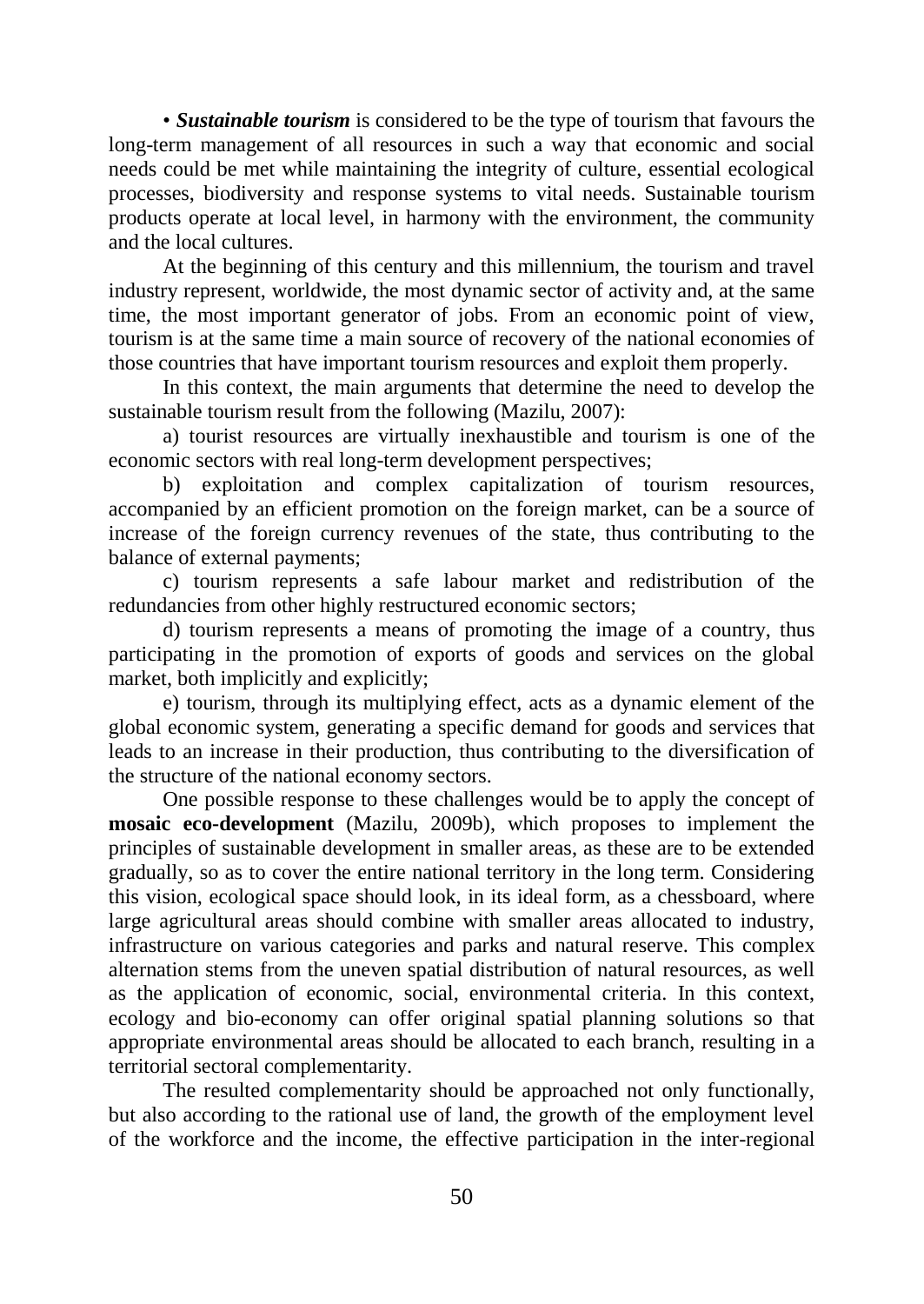exchanges and the integration in the European structures and flows, the complementarity with environmental restrictions (Constantin, 2000).

The implementation of sustainable tourism development projects starts from the stages of designing and building the technical-material basis for the purpose of harmonizing with the environment, with the local community or other sectors of the economy, continuing at the stage of developing tourism activities.

Wanting a model of own sustainable development of each territory, of each tourism destination, not at all universally valid and enforceable on any territory, we notice, by analyzing the "etymological" game, but with more meaning: **Tourism + Sustainable development = Sustainable Tourism**, the insertion of constraints, similarities, differences, which call for an even closer analysis. It is known that each territory has its history, its identity, its resources, by which it can develop a form of tourism or another, complying with its economic, social and environmental special features.

In this perspective, different actors "involved" in such an approach are called to lay down in a first step a careful diagnosis of the territory aiming even at decoding influences of sustainable development based on the opportunities and threats specific to each territory. A second step is the development of a sustainable tourism development project of that territory, permanently adapted to the local context, the project being "embraced" by as many people who live in that territory as possible. Not least, certain "terms" of territorial development will have to be met, by progressively performing actions aimed at improving the public offer, the local tourism, by removing the contamination of sustainable actions with other illogical ones (power games, interest games among stakeholders, etc.). This chapter, open to major scientific reflections itself, has tried to explain the role and importance of the analytical approach of sustainable development in tourism, in the territory, with the role of restructuring, rebuilding and even redeveloping it towards a better direction as sustainable development itself complies with the direction of history, contemplating the future. There is no universally applicable unique model to the sustainable development of a tourist destination (Mazilu, 2010a). In this perspective, different actors involved in this inseparable binomial: Sustainable development - Tourism, are bound to build in these territories, a specific tourism offer answering, on the one hand, individual or multiple demands, and, on the other hand, to local crises (economic, political, social, etc.).

Tourism can contribute to the sustainable development of territories because the territories themselves are comprised in an interactive, integrated and environmentally responsible relationship with the economic, social and natural environment on which they depend.

Of course, more needs to be done, as the imbalanced, destabilizing effects and the resistance to change, unfortunately persist despite a massive involvement of the local community towards sustainable development.

In sustainable development, tourism plays a key role, contributing with a high share to the revival and economic recovery of Romania. The elevation of the tourism product from the known values to the standards and quality preferences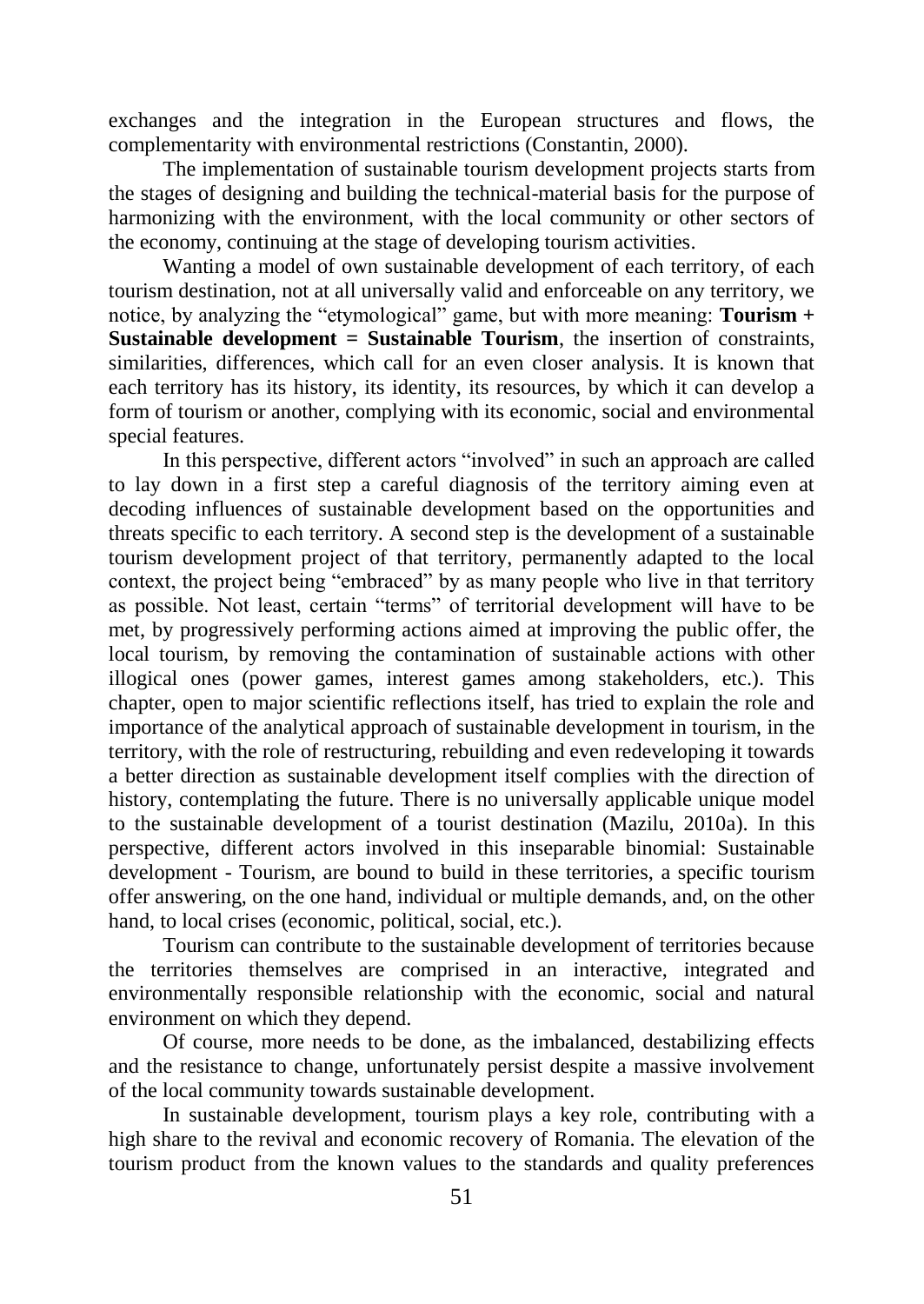(Mazilu, 2010 b) of foreign tourists requires the initiation and promotion of actions that include, on the one hand, the development of the education processes and the formation of an adequate mentality for the current type of development and, on the other hand, the enhancement of the sustainable development in the tourist reception regions.

#### **III. CONCLUSIONS**

The tourism and the tourism industry have outpaced the global economy for the sixth consecutive year in 2016, accounting for 10.2% of world GDP. It employs 292 million people - representing 1 in 10 jobs on the planet (WTTC, 2017). Although its economic impact is widely recognized as it provides many positive contributions to host destinations, the industry is facing a lot of criticism and debate about the negative impact of host-host conflicts (Smith&Brent, 2001), environmental impact such as pollution, overcrowding (Hudson&Gilbert, 2000; Budeanu, 2007), as well as threats to the cultural identity and social reality of host communities (Garcia et al., 2015). These issues can have an impact on the destination of tourism itself, but, more importantly, on its inhabitants, often leading to destruction or anxiety about the well-being of a community. The industry has made many attempts to be more responsible by addressing sustainability issues in order to promote more positive long-term benefits, and the core of these efforts often focuses on increased community involvement (Papaoikonomou&Alarcón 2017; Fraser et al., 2006). However, we still do not know much about the impact of sustainable activities on their contribution to a long-term community, i.e. community welfare (for example, Lee, 2013).

### **REFERENCES**

BĂLTĂREȚU ANDREEA MIHAELA (2007), *Ecoturism și dezvoltare durabilă,*  Editura Pro Universitaria

BRAN FLORINA, SIMON TAMARA, NISTOREANU P. (2000), *Ecoturism,*  Editura Economică

BUDEANU A., (2007), *Sustainable tourist behaviour – a discussion of opportunities for change*, International Journal of Consumer Studies, vol. 31, Issue 5, 499-508

BUTLER R. (1991), *Toward Understanding and Measuring Conditions of Trust: Evolution of a Conditions of Trust Inventory*, Journal of Management, vol. 17, Issue 3, 643-663

BUTLER R. (1993), *Alternative Tourism: The Thin Edge of the Wedge*, in: V. Smith and W. Eadington (eds) "Tourism Alternatives" Wiley & Sons, Chichester, 31-46

CAPRA F. (2002), *Verborgene Zusammenhänge. Vernetzt denken und handeln - in Wirtschaft, Politik, Wissenschaft und Gesellschaft*, 298 p.

CONSTANTIN DANIELA LUMINIȚA (2000), *Tourism and Environmentally Sustainable Regional Development: The Case of Romania*, 40<sup>th</sup> Congress of the European Regional Science Association: "European Monetary Union and Regional Policy", Barcelona, Spain

DRUMM A., MOORE A. (2005), *Ecotourism development: a manual for conservation planners and managers*. Arlington, Va., Nature Conservancy

WEARING S., NEIL J. (1999), *Ecotourism: Impacts, Potentials, and Possibilities*, Butterworth-Heinemann, ISBN 0 7506 4137 1, 158 p.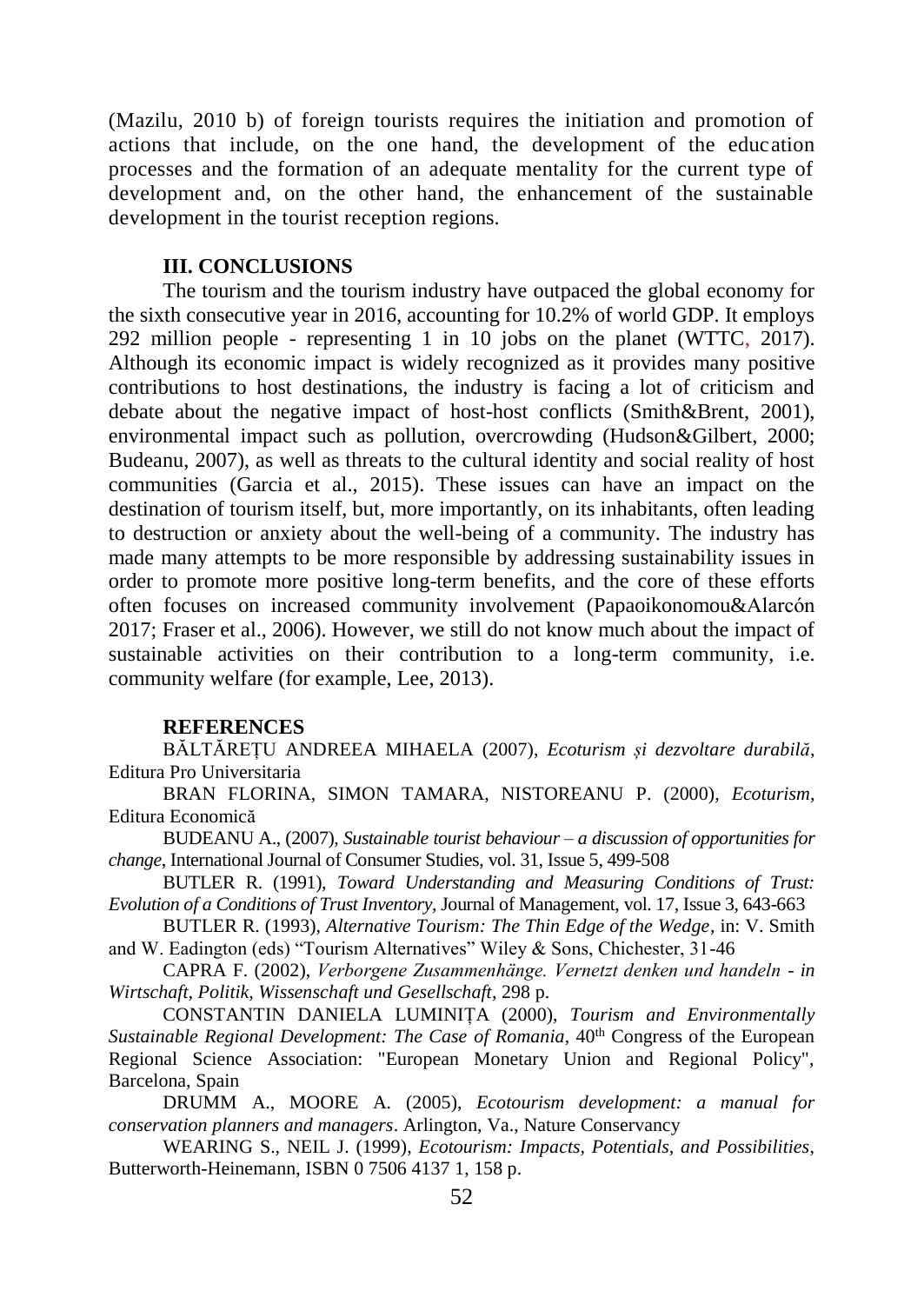FRASER E.D.G., DOUGILL A.J., MABEE W., REED M.S., MCALPINE P. (2006), *Bottom Up and Top Down: Analysis of Participatory Processes for Sustainability Indicator Identification as a Pathway to Community Empowerment and Sustainable Environmental Management*, Journal of Environmental Management, 78, 114–127

GARCÍA F. A., PELÁEZ-FERNÁNDEZ MARÍA ANGELES, CORTES MACIAS R., BALBUENA ANTONIA (2015), *Residents' perceptions of tourism development in Benalmádena (Spain),* Tourism Management, 54(3), 259-274

HONEY MARTHA (1999), *Ecotourism and Sustainable Development: Who Owns Paradise?,* Island Press

HONEY MARTHA (2002), *Ecotourism and Certification: Setting Standards In Practice,* Island Press

HUDSON S., GILBERT D. (2000), *Tourism constraints: The neglected dimension in consumer behaviour research,* Journal of Travel & Tourism Marketing 8 (4), 69-78

LEE T.H. (2013), *Influence analysis of community resident support for sustainable tourism development,* Tourism Management 34:37–46

MAZILU MIRELA ELENA (2007), *Turismul-o relaţie privilegiată cu dezvoltarea durabilă*, Revista de Marketing On-line, nr. 4, vol. 1, 64-70, Ed. Uranus, Bucureşti

MAZILU MIRELA ELENA (2009a), *The ecological component of the lasting development,* Journal of Environmental Protection and Ecology 10 (1), 131-136

MAZILU MIRELA ELENA (2009b), *Actorii implicaţi în turismul durabil al unei* destinații, publicat în Proceedings of the 2<sup>nd</sup> International Tourism Conference: "Sustainable mountain tourism - local responses for global changes", Drobeta Turnu Severin, Editura Universitaria, Craiova, ISBN: 978-606-510-622-2, 215-221

MAZILU MIRELA ELENA (2010a), *Key elements of a Model for Sustainable Tourism,* International Journal of Energy and Environment, vol. 4, Issue 2, ISSN: 1109- 9577, 45-54

MAZILU MIRELA ELENA (2010b), *Opportunities and Threats for Romania as a Tourist Destination after the World Economic Crisis*, in Proceedings ISI of 5<sup>th</sup> WSEAS International Conference on Economy and Management Transformation (EMT'10), ISSN: 1792-5983, ISBN: 978-960-474-240-0, West Timișoara University, 66-72

MAZILU MIRELA ELENA (2011), *Key elements in creating and marketing a sustainable tourism brand for Romania*, The Annals of Valahia University of Târgovişte, Geographical Series, Tome 11/2011, 69-80

MAZILU MIRELA ELENA (2012a), *Tourism and Sustainable Development*, Publishing House Universitaria, Craiova, 80, 201, 387

MAZILU MIRELA (2012b), *Sustainable Tourism of Destination, Imperative Triangle Among: Competitiveness, Effective Management and Proper Financing*, Sustainable Development-Policy and Urban Development-Tourism, Life Science, Management and Environment, Chaouki Ghenai (Ed.), ISBN: 978-953-51-0100-0

MCKERCHER B. (1993), *The unrecognized threat to tourism; Can tourism survive `sustainability'?*, Tourism Management, April, 131–136

NEACŞU, N. (2000), *Turismul şi dezvoltarea durabilă*, Ed. Expert, Bucureşti

PAPAOIKONOMOU ELENI, ALARCÓN A. (2017), *Revisiting Consumer Empowerment: An Exploration of Ethical Consumption Communities,* Journal of Macromarketing, vol. 37, Issue: 1, 40-56

POPESCU DELIA (2005), *Tourism, Architecture and Sustainable Development*, The AMFITEATRU ECONOMIC journal, Academy of Economic Studies - Bucharest, Romania, vol. 7(18), 98-103